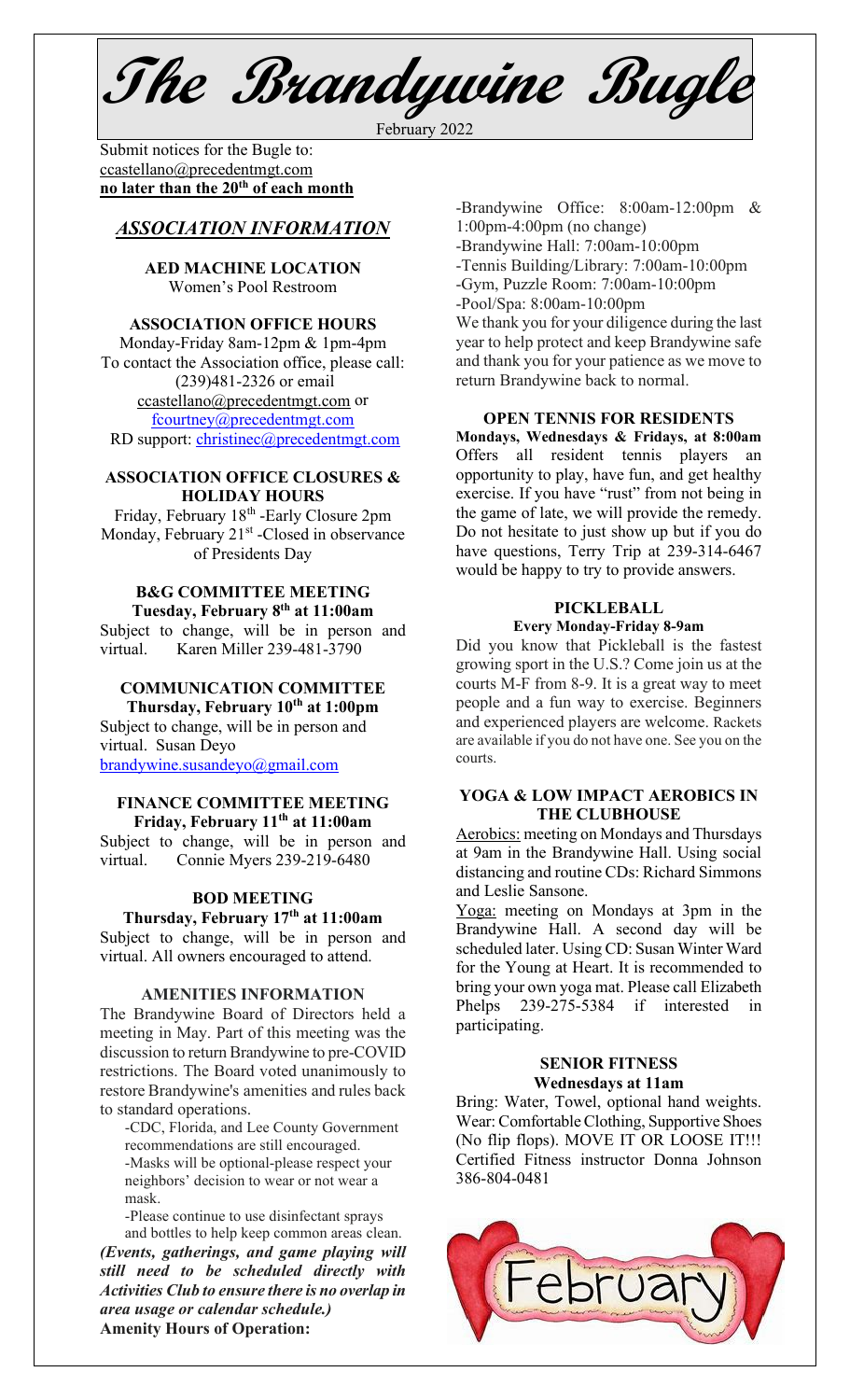#### **MAHJONGG Wednesdays at 1-3pm**

Welcome back-Mahjongg ladies!! We will be meeting on WEDNESDAYS 1-3pm play time. Wear your mask if you choose, bring your card and the fun begins. Meeting room is the Brandywine Hall. Please contact Kay Wyatt if you have any questions. 239-322-4208.

#### **SENIOR YOGA Fridays at 3pm**

Bring Yoga Mat and water (option to use chair). Improve strength, flexibility, and range of motion. Certified instructor.

Donna Johnson 386-804-0481

#### **BOCCE**

**Mondays & Thursdays, at 9:30am** Brandywine's Bocce Ball Club thanks everyone for their support. Please check for more information and photos on the blog at https://brandywinebocce.sport.blog/ Come out to play bocce with the Club members and others. Everyone is welcome!

# **GREETING CARD MAKING Wednesday, February 2nd at 10am**

Card Making will be held in the craft room. All materials are available so just come and create or copy sample greeting cards. Make as many as time allows. If you have questions, contact Chanda at 239-703-7644. Hope to see you there.

#### **BINGO**

#### **Wednesday, February 2nd & 16th at 7pm**

Bingo is back with paper bingo cards. Bring your own dauber or purchase one for \$2. January's Big Winners: 1/05/22; Event Cancelled. 1/12/22; Letter X: Pam Hall \$180. Cover All: Gloria Paul \$250. It is asked of Bingo players to please bring in the exact amount for their cards- it makes the job of the money takers so much easier. Caller Frank Petraglia read the rules from the Bingo Florida Statues, we had a turnout of 83 people.

#### **SINGLES' CLUB Thursday, February 3rd at 6:00pm**

Our January trip brought us to Ave Maria, Fl. It is a self-contained, Catholic community. We took a trolly tour, viewing all the different areas, including a drive-by of Ave Maria University. However, the highlight was the Catholic Church, located in the center of town. The outside of the church has many sculptures worth the trip. Inside Frank Lloyd Wrights influence is evident. Our meeting will take poolside, weather permitting. If not, we will meet at 1246 Hazeltine Dr., where you will need to BYO chair and refreshment. For our February meeting please bring your new ideas researched prior to our meeting. Also, bring a calendar/ planner to avoid scheduling conflicts. Thank you for your cooperation and input. Dianne Truslow

#### **WOMEN'S ASSOCIATION Saturday, February 5th at 9:00am**

Women's Assoc Will be meeting for Breakfast at Myerlee Country Club. The cost now is 13.00 per person. Call Karen Miller 239-481- 3790 if you have any questions.

#### **ACTIVITIES MEETING Monday, February 7th at 7pm**

Coffee, conversation, and the calendar. Brandywine Activities announces your next monthly planning meeting. Please note the adjusted time of 7pm for this meeting, in the beautiful, newly painted, Brandywine Hall. We encourage all residents to attend. Join us for dessert and coffee. Bring nominations for officers and your ideas. Let's Talk! Contact Donna Johnson 386-804-0481, [Donnaj500@yahoo.com](mailto:Donnaj500@yahoo.com)

# **BOOK CLUB Tuesday, February 8th at 10am**

Come to the tennis clubhouse to share your reading experiences. Fully vaccinated readers may forego a mask, all others should continue to mask for their own safety. We will attempt to socially distance in the space as attendance allows. Nancy O'Keeffe 466-0476

#### **CHAIR VOLLEYBALL**

**Wednesday, February 9th & 23rd at 7pm** Join us in the Brandywine Hall and bring a neighbor! If you have any questions, please call Trip Weaver at 813-240-6460 or Nancy Weaver at 813-380-1500.

#### **THIRSTY THURSDAY Thursday, February 10th 4:30pm**

Thirsty Thursday is coming back in February at the Pool area and Clubhouse Hungry Pony Food Truck will be making its first appearance at Brandywine. They are noted for burgers, nachos and tacos. No need to cook dinner. Several dining options: poolside, inside the clubhouse or takeout.

#### **MEN'S CLUB**

#### **Saturday, February 12th at 9:15am**

This is an open invitation to all Brandywine Men to enjoy good fellowship and a hearty breakfast at the MyerLee Country Club. If you have never attended a breakfast, now is the time to meet your neighbors. Please call Paul Thompson for reservations, (508) 345-1032.

#### **NEWCOMERS COFFEE Saturday, February 19th at 10:00am**

To all Newcomers and Brandywine residents. There will be a Coffee Hour in Brandywine Hall at 10:00am on Feb. 19. Please come to meet new neighbors and hear about the many activities' groups available here in the Brandywine community! Questions... call or text Mary Marszalek at 203-376-6607

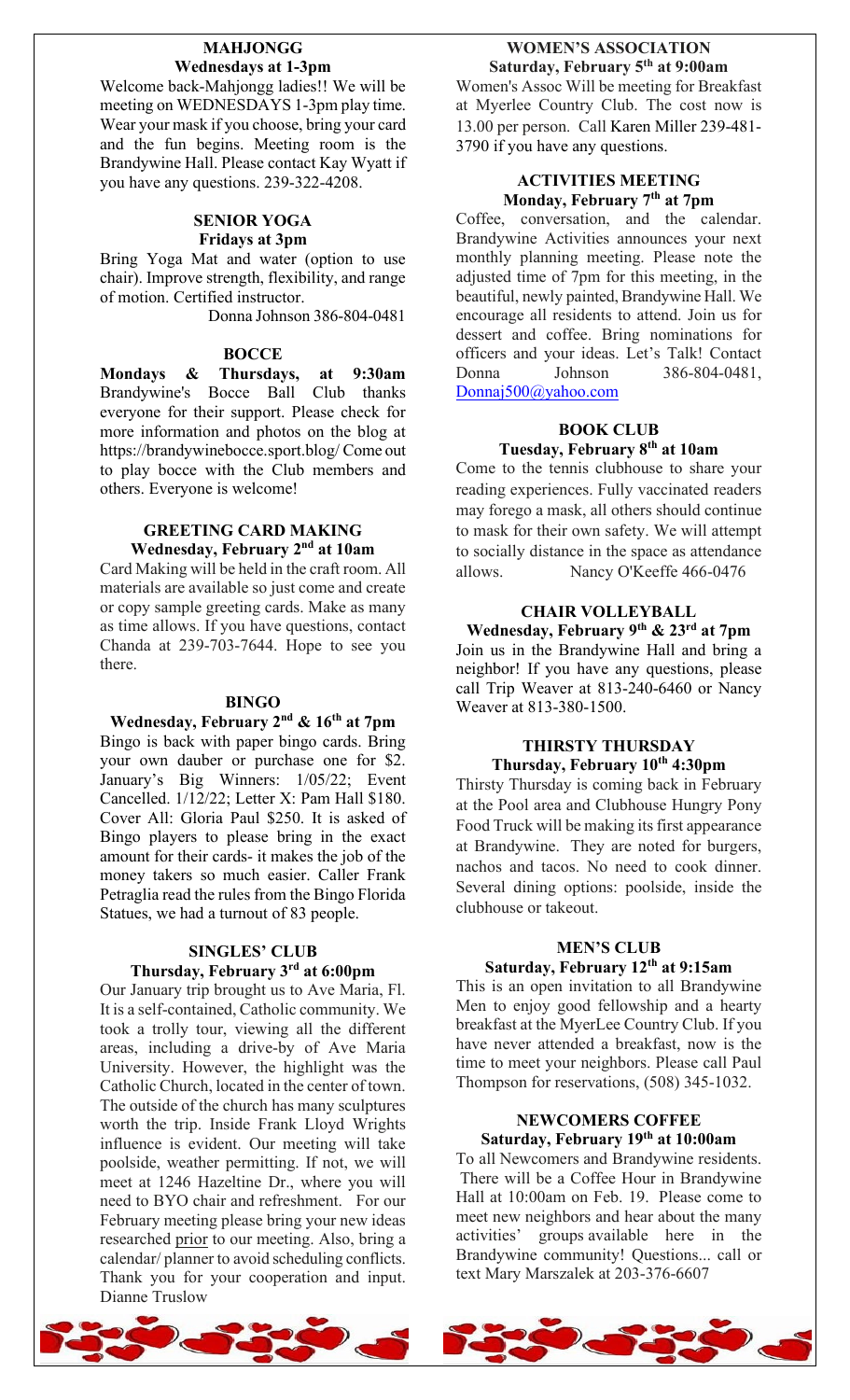#### **MARDI GRAS DINNER DANCE Saturday, February 26th at 6pm**

Celebrate Mardi Gras on Saturday, February 26, 2022, in Brandywine Hall, 6:00 to 9:00 PM. Featuring Louisiana Chicken (not spicey), Corn & Bacon Maque Choux, Sensation Salad, Red Beans and Rice, Cajun Rice and Mardi Gras King Cake Sign up in BWH Mondays Feb. 14 and Feb. 21 between 1 and 3:00 PM, \$20 per person, BYOB. Dress casual, costumes and masks are optional, music by DJ Tom

## **TRIVIA NIGHT Monday, February 28th at 7pm**

Trivia2022 is alive and well! Mark Monday night February 28th on your calendar as Betsy and Emily kick off the new year with this fun and challenging game. BWH doors open at 6:30, play starts at 7:00pm, no late entries. \$5.00 per person, pay at the door, BYOB or snacks for your table. Six person teams max; we can help place you on a team if needed. First place prize is \$20 per team member, second place is a free entry on the next Trivia night. No Ties, tie breaker questions provided. Come on out and have some fun!

# **LOOKING AHEAD:**

#### **March 12th- St. Patrick's Day Party April 1st- Spring Fashion Show**

# **THIRSTY THURSDAY/ FOOD TRUCK SCHEDULE 2022**

No reason to cook. Please put the following dates on your schedule:

| <b>March 10</b> | Munchies Smokehouse   |
|-----------------|-----------------------|
| April 14        | Double Dee's Munchies |
| May 12          | Currie's Barbecue     |
| June 9          | Munchies Smokehouse   |
| July 14         | <b>Hungry Pony</b>    |

#### **NEW RESIDENTS**

Let's welcome these lucky people joining us in "paradise". **-Thomas Louwers, 7022 S. Brandywine Cir. -Janet Davenport,**

**1380 S. Brandywine Cir. #1**

# **IN MEMORIAM**

We lost cherished Brandywine residents: Judy Stapleton Jim Lessila.

#### **LIBRARY VOLUNTEERS NEEDED**

Volunteers wanted for the Brandywine Library. Each volunteer is required to work at least 2 hours per week to log in books, keep the library well organized and clean, etc. Training will be provided. Please send an email to Phyllis Cipolloni at  $cip11@aol.com (11 = the$  $cip11@aol.com (11 = the$  $cip11@aol.com (11 = the$ </u> number). Leave your full name, address, and phone number so I can reach you. Can't wait to meet people who love this library like I do and want to keep it looking great.

## **VOLUNTEERS NEEDED VIOLATION COMMITTEE**

Owners are invited to volunteer for the Violations Committee, sometimes referred to as the Hearings Committee. This Committee would hear and decide any violation matters involving residents of Brandywine. There are no pending matters and very few are expected. The Violations Committee is a standby group. Members are not chosen for specific types of violations and there is no selection with regard to the resident involved in the complaint.

For more information and to volunteer, please contact Dave Radcliff at (717)215-2288 or [brandywine.radcliff@gmail.com.](mailto:brandywine.radcliff@gmail.com)

# **EASY WAYS TO GIVE BACK TO THE COMMUNITY**

New and Expired coupons can be placed in the plastic pouch located on the bulletin board found in the back of Brandywine Hall. It helps greatly if you would take the time to clip the coupons before bringing them to the hall. When the pouch is full, we will take them to Health Park where the Red Cross picks them up to be distributed to our armed forces. It's a small way we can say thank you to the people who are serving our country proudly.

We also save drink pull tabs for the Ronald McDonald House. The tabs can be dropped off in the puzzle room at your convenience. The MacDonald House is a home away from home for families whose children are very ill in the hospital and need to be near them during their stay.

# **GOLF CARTS**

Golf carts are not allowed to be parked blocking the front entrance of any unit. Any operator of a golf cart must be a licensed driver or over the age of 18. Any minor operating a golf cart must be accompanied by an adult. The operation of a golf cart must be done in a safe and prudent manner. The unit owner and/ or the golf cart operator shall be responsible for personal, or property damage incurred as a result of a careless or negligent act committed by the golf cart operator.

# **FRIENDLY REMINDER**

All homeowners have an obligation to follow the Brandywine Condominium Association, Inc. Documents including but not limited to the Rules and Regulations. Homeowners who are not in compliance will receive a violation notice. To avoid a violation notice, make sure to stay informed. Please keep in mind the Association Documents also include information for homeowners regarding covenants compliance. All rules and regulations are available on the website, [www.precedentmgt.com](http://www.precedentmgt.com/) or you may request a copy from the Association office.